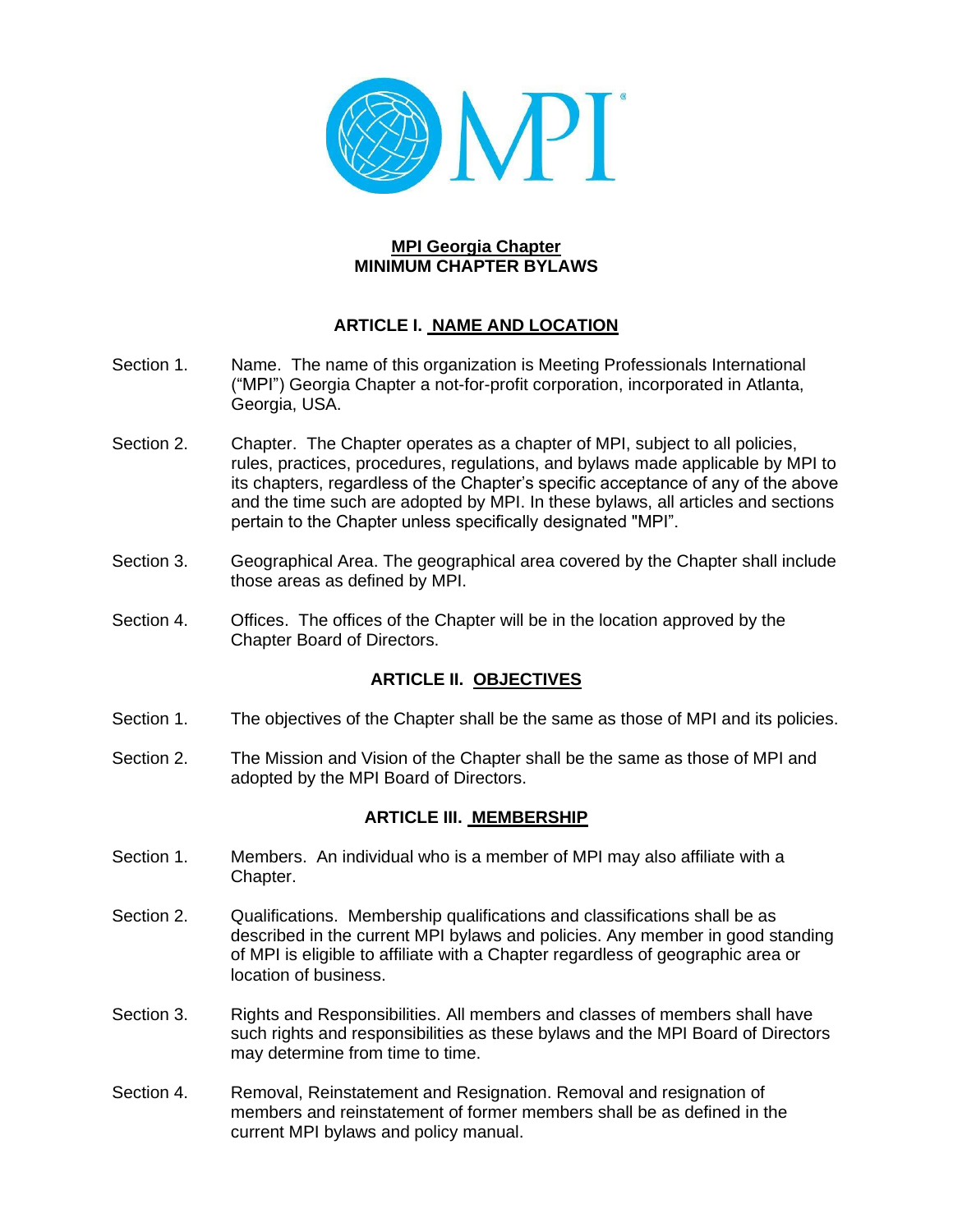### **ARTICLE IV. DUES**

Section 1. Dues and Fees, Delinquencies and Cancellations. Policies related to membership fees, delinquencies, and cancellations shall be as defined in the current MPI bylaws and policy manual.

#### **ARTICLE V. MEETINGS OF MEMBERS AND VOTING**

- Section 1. Regular Members Meetings. Regular member meetings will be held at times and places as determined by the Chapter Board of Directors.
- Section 2. Annual Members Meeting. The Annual Members Meeting shall be held at such place and date prior to June 30th of each calendar year as may be determined by the Chapter Board of Directors. Officers and Directors shall be installed at such meeting in the presence of the membership.
- Section 3. Special Meetings. Special meetings may be called by any officer of the chapter within thirty (30) days of receipt of written request signed by at least twenty percent (20%) of the Chapter members. The business to be transacted at any Special Meeting shall be stated in the notice thereof.
- Section 4. Meeting Notices. Notice of meetings shall be sent by mail, facsimile or electronic media to each member at least twenty (20) days preceding the meeting.
- Section 5. Voting in Person. Each eligible member shall have one (1) vote and may take part and vote in person or by proxy. Unless otherwise specifically provided in these bylaws, a majority vote of those members, present and voting, in person or by proxy, shall govern.
- Section 6. Voting by Mail, Facsimile or Electronic Media. Proposals to be offered to the membership for vote by mail, facsimile, or electronic media (including e-mail to the address provided by the member to the organization), shall first be approved by the Chapter Board of Directors unless the proposals are endorsed by at least twenty percent (20%) of the voting members, in which case, Chapter Board of Directors' approval shall not be necessary. At least twenty percent (20%) of all members eligible to vote must vote for the action to be valid, and a majority of those voting shall determine the action.
- Section 7. Quorum of Members: At an annual or special meeting of members, a quorum shall consist of twenty percent (20%) of members entitled to vote, represented in person or by proxy. In the event a quorum is not present, those in attendance may adjourn the meeting until a quorum is present without further notice. If a quorum is present, the affirmative vote of a majority of votes shall be the act of the members unless the vote of a greater number is required by law, the Articles of Incorporation or these bylaws.
- Section 8. Cancellation of Meetings. The Chapter Board of Directors, with or without cause, may cancel or postpone any regular meeting or Annual Members Meeting. If the Annual Members Meeting is postponed, provision shall be made to hold it within not less than thirty (30) days from postponement.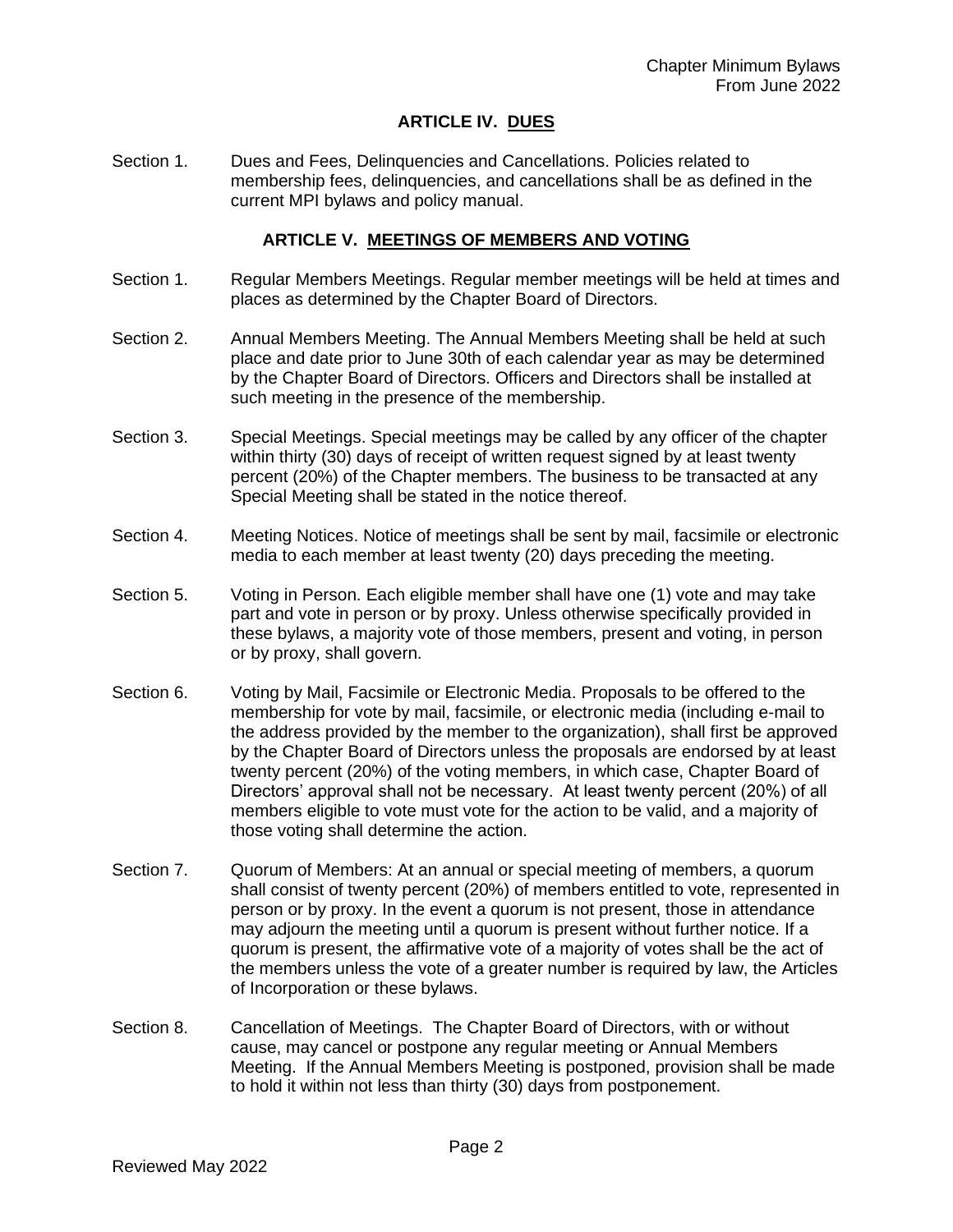- Section 9. Rules of Order. The meetings and proceedings of the Chapter shall be modeled after the most current Robert's Rules of Order for parliamentary procedure, except as may be otherwise provided by law, the Articles of Incorporation or these bylaws. If there is a dispute regarding meeting proceedings that cannot be resolved by reference to applicable law, the Articles of Incorporation, these bylaws, or MPI governing documents, then reference shall be made to Robert's Rules of Order to resolve the matter.
- Section 10. Elections. Chapter elections shall be conducted in accordance with MPI policies.

## **ARTICLE VI. OFFICERS**

- Section 1. Officers. The officers of the Chapter shall be Immediate Past President, President, President-Elect, Vice President Finance, Vice President Membership, Vice President Education, and Vice President Communications and any additional officers deemed necessary by the Chapter Board of Directors as referenced in Section 8 of Article VII. With the exception of the Immediate Past President, officers shall be elected by the Chapter Board of Directors and as prescribed by MPI bylaws and policies and shall serve until their successors have been duly elected and have assumed office.
- Section 2. Eligibility. Any member in good standing of MPI whose primary affiliation is with this Chapter is eligible for nomination and election to any elective office. It is preferable that the member have served on the Board of Directors for a minimum of one year.
- Section 3. Nomination and Election. Nominations will be made in accordance with these bylaws.
- Section 4. Term of Office. Each elected officer shall take office July 1 and shall serve for a term of one (1) year or until a successor is duly elected and installed. Each elected officer shall serve concurrently as a member of the Chapter Board of Directors and as a member of the Executive Committee, if the Chapter has chosen to establish an Executive Committee. The President Elect shall automatically become Chapter President on the first day of the next fiscal year following election as President Elect.
- Section 5. Term of Office and Re-election. The President and/or President Elect, upon the recommendation of the Nomination Committee and as approved by the Chapter Board of Directors, may be re-nominated for an additional one-year term. The Vice Presidents may be re-elected to serve in the same office for up to three consecutive one-year terms. If selected to fill an unexpired one-year term, the extended term shall not be considered for determining eligibility for subsequent re-election to the office.
- Section 6. Vacancies and Removal. Vacancies in offices may be filled for the balance of the term by a majority vote of the Chapter Board of Directors at any regular meeting. In the event a vacancy occurs after the nominating process is closed, but before the end of the current fiscal year, a person so selected to fill a vacancy shall serve until the end of the next fiscal year and until a successor is duly nominated and elected in accordance with these bylaws. The Chapter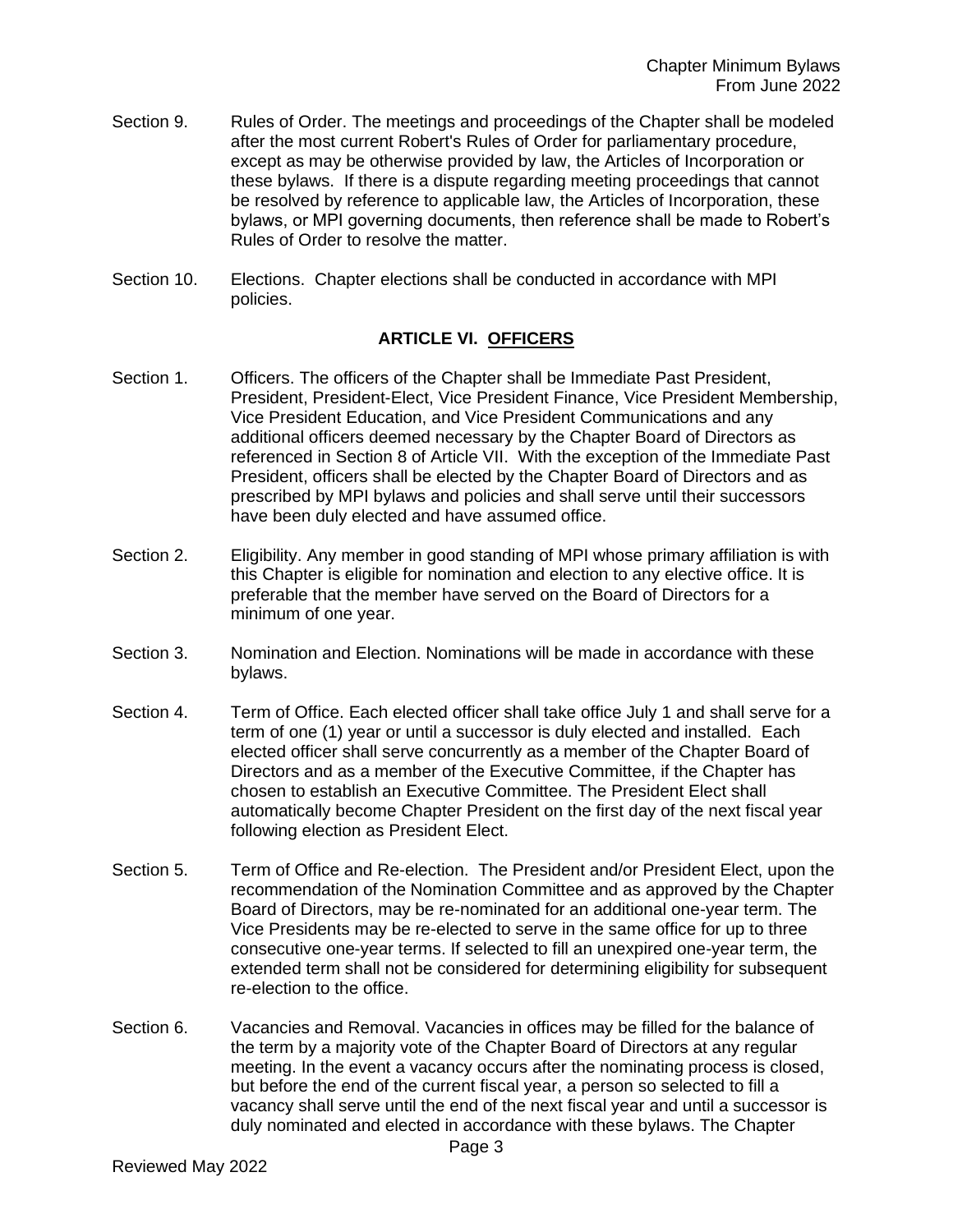Board of Directors, at its discretion, may remove any officer by a two-thirds (2/3) vote of all members of the Board. However, a vacancy in the office of Immediate Past President shall be filled for the balance of the term by the last Immediate Past President willing to serve. A vacancy in the office of President shall be filled for the balance of the term by the President-Elect or Immediate Past President, whichever is determined by a majority vote of the Board of Directors. A vacancy in any Vice President position shall be determined by a majority vote of the Board of Directors.

### **ARTICLE VII. DUTIES OF OFFICERS**

Section 1. President. The President shall serve as Chair of both the Chapter Board of Directors and the Executive Committee, if the Chapter has chosen to establish an Executive Committee. The President shall also serve as an ex-officio member on all committees except the Governance and Nominating Committee.

> At the Annual Members Meeting and at such other times, the President shall communicate to the members such matters and make such suggestions that will promote the welfare and increase the usefulness of the Chapter. The President shall perform such other duties as or as may be prescribed by the Chapter Board of Directors.

- Section 2. President-elect. The President-elect shall preside at all Chapter meetings in the absence of the President, work with officers to ensure Chapter minimum standards are met, develop leadership succession planning strategies for the Chapter and shall perform such other duties that may be delegated by the President and/or the Chapter Board of Directors. In the absence of the President or the President's inability or refusal to act, the President-elect shall perform the duties of the President.
- Section 3. Immediate Past President. The Immediate Past President shall serve as the Governance and Nominating Committee Chair, ensuring compliance and support of chapter bylaws and policy, and shall perform other duties that may be delegated by the President and/or the Chapter Board of Directors.
- Section 4. Vice President Finance. The Vice President Finance shall oversee the Chapter's funds and financial records. The Vice President Finance shall oversee collection of all funds and/or assessments; shall establish proper accounting procedures for the handling of funds; and shall be responsible for keeping the funds in such banks, trust companies, and/or investments as are approved by the Chapter Board of Directors or by the Executive Committee, if the Chapter has chosen to establish an Executive Committee.

The Vice President Finance shall report on the financial condition of the Chapter at all meetings of the Chapter Board of Directors and at other times when called upon by the President. The Vice President Finance is responsible to ensure the submission and filing of Chapter tax reports to MPI and governmental agencies as required.

Section 5. Vice President Membership. The Vice President Membership shall oversee new member recruitment, new member orientation, member recognition programs, scholarships and Chapter retention. The Vice President Membership will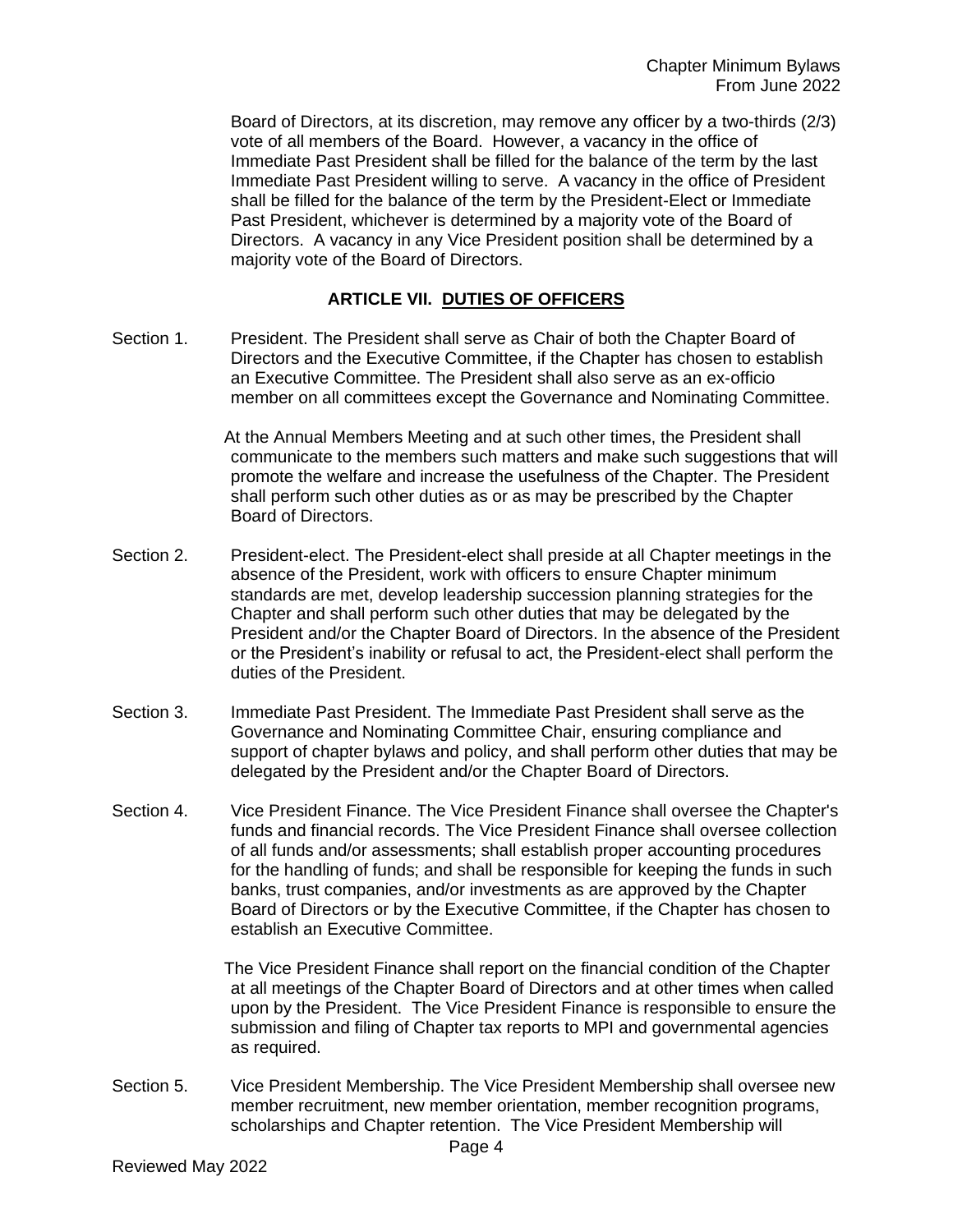access membership reports including new members and retention from the MPI database and report at all meetings of the Board of Directors and at other times when called upon by the President.

- Section 6. Vice President Education. The Vice President Education shall oversee the educational offerings of the Chapter, to include program planning and educational alignment with the Chapter's strategic business plan. The Vice President Education shall also oversee registration, logistics, content and speaker sourcing for all meetings. The Vice President Education will report at all meetings of the Chapter Board of Directors and at other times when called upon by the President.
- Section 7. Vice President Communications. The Vice President Communications shall oversee the chapter communications. Vice President of Communications will oversee the timely communications as needed to provide effective newsworthy information to the membership. In addition, the Vice President Communications shall oversee the production of the chapter newsletter and website, their content and accuracy, and all written communication that is provided by the Chapter both internally and externally. The Vice President Communications shall also ensure that all written communications follow the Chapter's strategic business plan and MPI policies, procedures, and brand guidelines. The Vice President Communications will report at all meetings of the Chapter Board of Directors and at other times when called upon by the President.
- Section 8. Other Officer Positions. Officer positions other than those specified in these bylaws may be established, and their duties specified by, the Chapter Board of Directors.

## **ARTICLE VIII. BOARD OF DIRECTORS**

- Section 1. Authority and Responsibility. The governing body shall be the Chapter Board of Directors. The Chapter Board of Directors is responsible for reviewing and approving the Chapter's strategic business plan in accordance with MPI strategic Mission and Vision. The Chapter Board of Directors oversees financial integrity and monitors performance against achievement of strategy and longterm vision. The Chapter Board of Directors shall be responsible for the hiring and continual performance assessment of paid staff. The Chapter Board of Directors shall have other powers and authority as granted to it by these bylaws.
- Section 2. Composition. Including the officers, the Chapter Board of Directors shall consist of 17 board members, as permitted by applicable law, but no fewer than 7 members and no more than 25 members.
- Section 3. Eligibility. Any member in good standing of MPI whose primary affiliation is with this Chapter is eligible to be a member of the Chapter Board of Directors.
- Section 4. Nomination and Election. Nominations will be made in accordance with these bylaws.
- Section 5. Term of Office and Re-election. Directors not defined as officers in Article VI, Section 1 take office July 1 and will be elected for a 1 (one) year term or until their successors assume office. After serving one term, Directors may be re-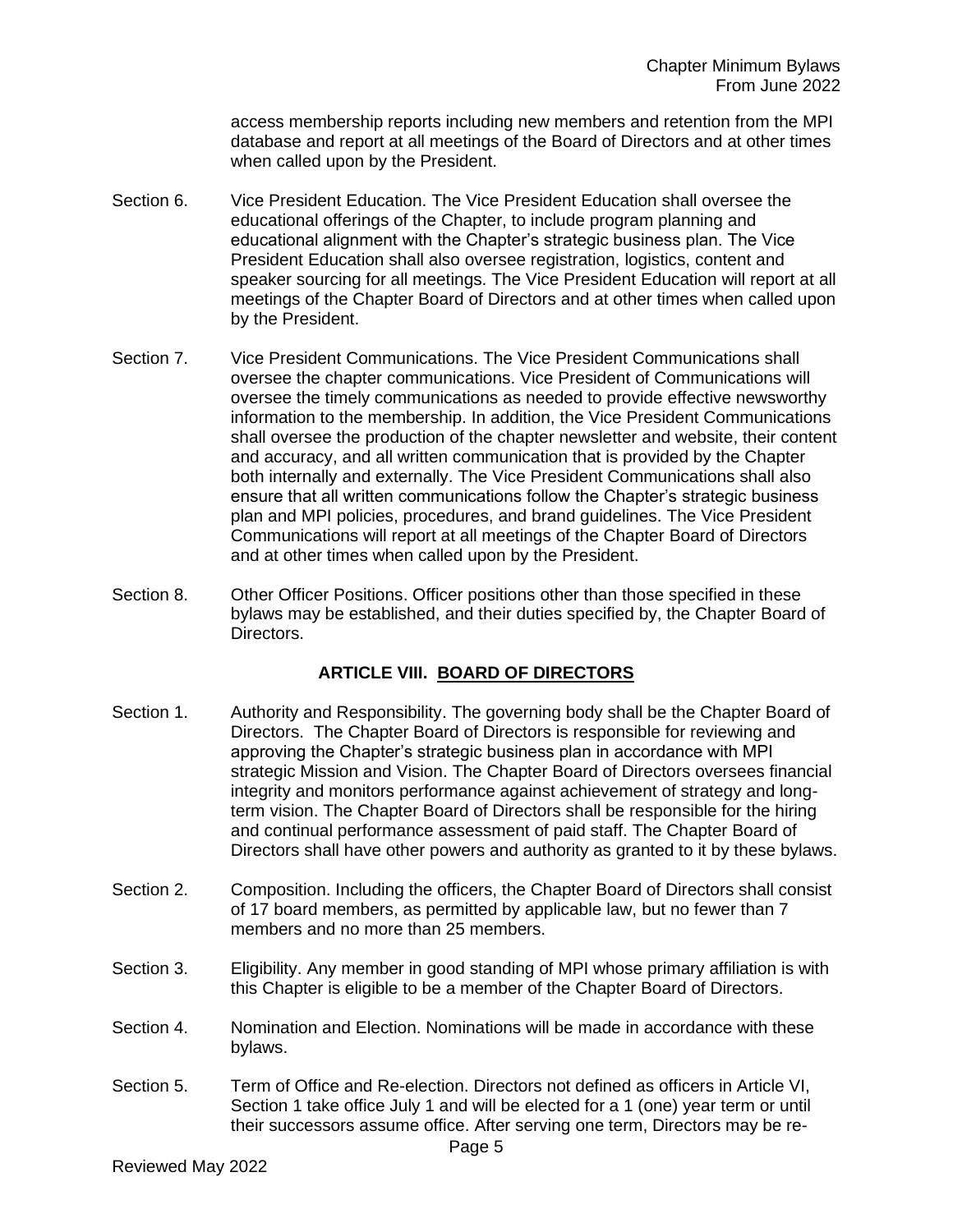elected for up to two (2) additional one-year terms, and after three (3) consecutive one-year terms they will not be eligible to serve in the same office until at least one (1) year has elapsed from the expiration of the prior term. If selected to fill an unexpired one-year term, such term shall not be considered for such purposes of determining eligibility for re-election. Directors may serve a maximum of six (6) consecutive years on the Board unless they have been elected to an officer position.

- Section 6. Vacancies and Removals. The Board of Directors, in its discretion, may fill any vacancy occurring on the Chapter Board of Directors. A Director so selected by the Chapter Board of Directors to fill a vacancy shall serve until the end of the fiscal year and until a successor is duly nominated and elected in accordance with these bylaws. In the event a vacancy occurs after the nominating process is closed but before the end of the fiscal year, a person so selected to fill a vacancy shall serve until the end of the next fiscal year and until a successor is duly nominated and elected by the membership in accordance with these bylaws. The voting membership, at their discretion, by the affirmative vote of two thirds (2/3) of its members voting, may remove any director for cause.
- Section 7. Meetings. Meetings of the Chapter Board of Directors are to be held at least 6 times per year at times and places as determined by the Chapter Board of Directors and except for executive sessions will be open for attendance by any MPI Member in good standing whose primary affiliation is with this Chapter. Notice of each meeting shall be given to all directors and members not less than five (5) days nor more than sixty (60) days before the meeting is to be held. Special meetings of the Chapter Board of Directors may be called by the President at the request of any six (6) members of the Chapter Board of Directors, by notice sent to each member of the Board of Directors, not less than five (5) days nor more than sixty (60) days before the meeting is to be held.
- Section 8. Voting. Voting rights of a Director shall not be delegated to another nor exercised by a proxy.
- Section 9. Quorum. A majority of the Chapter Board of Directors constitutes a quorum for the transaction of the business of the Chapter Board of Directors.
- Section 10. Absences. Any director, including elected officers, who has been absent from one (1) regular meeting of the Chapter Board of Directors shall request an excused absence from the president. If the director misses the next Chapter Board of Directors meeting, the director shall be deemed to have resigned from the Chapter Board of Directors and the vacancy shall be filled as provided by these bylaws, unless a further excused absence for extraordinary reasons shall be granted by the Chapter Board of Directors.
- Section 11. Compensation. Directors and Officers shall not receive any compensation for their service as an MPI Chapter Director or Officer, but they may be reimbursed for reasonable expenses incurred in the performance of their duties to the Chapter in accordance with such policies approved by the Chapter Board of Directors. The term "compensation" means direct or indirect remuneration, including gifts and benefits that are not insubstantial.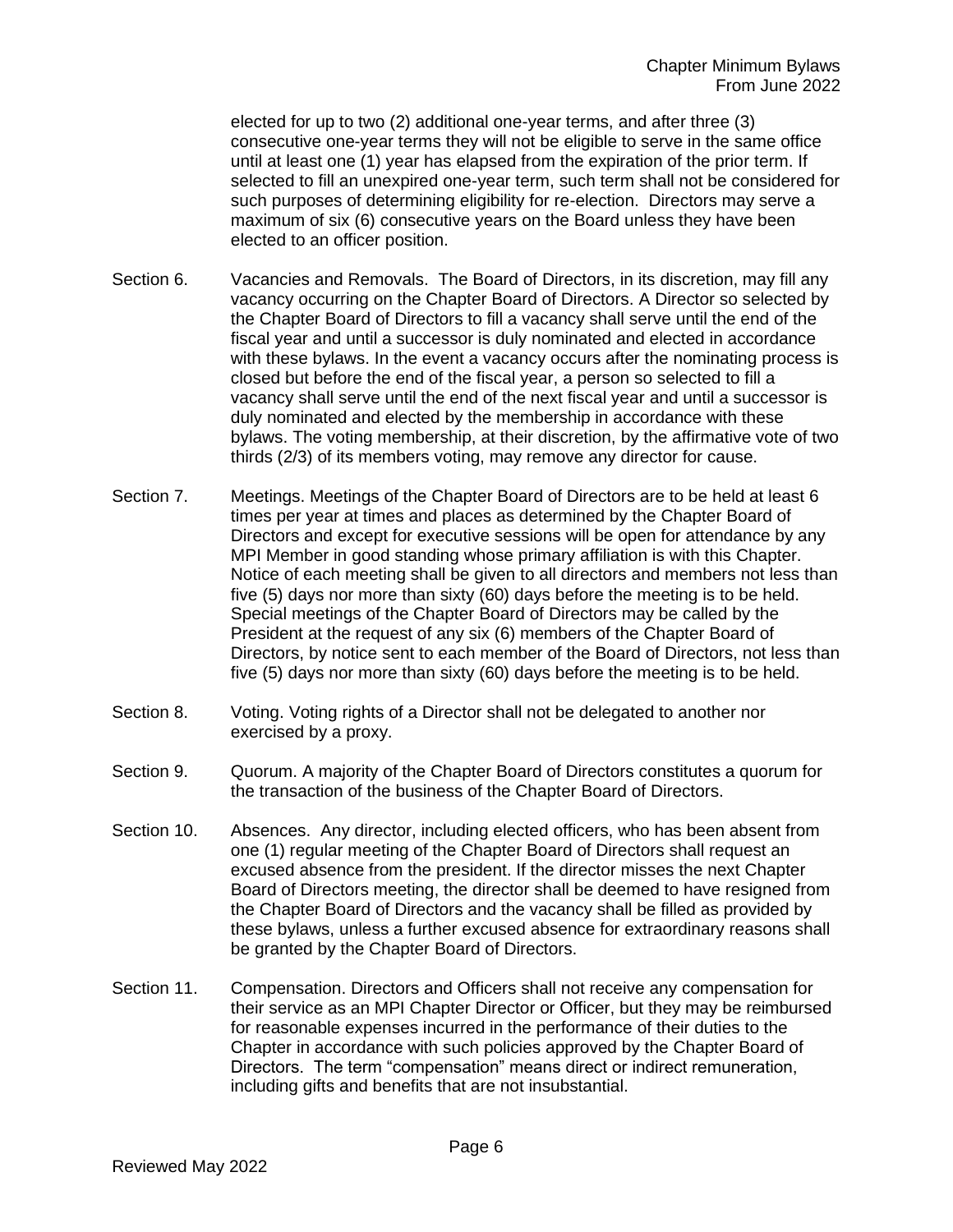### **ARTICLE IX. EXECUTIVE COMMITTEE**

- Section 1. Authority and Responsibility. At its option, the Chapter may choose to establish an Executive Committee. The Executive Committee may act in place of the Chapter Board of Directors between Board Meetings on all matters, except those specifically reserved to the Chapter Board of Directors by these bylaws, pursuant to delegation of authority to such committee by the Chapter Board of Directors. Actions of the Executive Committee shall be reported to the Chapter Board of Directors for ratification by mail, facsimile, electronic media or at the next Chapter Board of Directors meeting.
- Section 2. Composition. The Executive Committee of the Chapter shall be the President, President-elect, Immediate Past President, Vice President Finance, Vice President Membership, Vice President Education, and Vice President Communications, and may include any such additional members as the Chapter Board of Directors may designate.
- Section 3. Vacancies. Any vacancy occurring on the Executive Committee shall be filled in the manner as prescribed in Article VI, Section 6 of these bylaws. Any Executive Committee member appointed to fill a vacancy shall serve the unexpired term.
- Section 4. Meetings. The Executive Committee meets at the call of the President or at the request of two (2) members of the Committee.
- Section 5. Quorum. A majority of the Executive Committee constitutes a quorum for the transaction of business of the Executive Committee.

#### **ARTICLE X. OTHER COMMITTEES**

- Section 1. Audit and Finance Committee. If the Chapter has chosen to establish an Executive Committee, the Executive Committee shall also serve as an Audit and Finance Committee. Otherwise, the Chapter Board of Directors shall establish an Audit and Finance Committee, which shall be chaired by the Vice President Finance or such other person as shall be designated by Chapter Board of Directors, which shall have such other members as may be appointed by the President, and which shall assist the Chapter Board of Directors in fulfilling its oversight responsibilities relating to the quality and integrity of the Chapter's financial reporting processes and accounting practices and the performance, qualifications, and independence of the Chapter's independent auditors.
- Section 2. Governance and Nominating Committee. The Governance and Nominating Committee shall assist the Chapter Board of Directors in fulfilling its oversight responsibilities relating to developing and implementing sound governance policies as well as a nomination process for directors and officers. It shall be chaired by the Immediate Past President. The President-Elect shall serve as a non-voting member of the committee. The remaining members of the Governance and Nominating Committee shall be appointed by the President, who may not serve as a member of the committee, with the approval of the Chapter Board of Directors. There shall be no fewer than five (5) members, including the Immediate Past President as chairman. No current candidates for officer or director positions may serve on the Governance and Nominating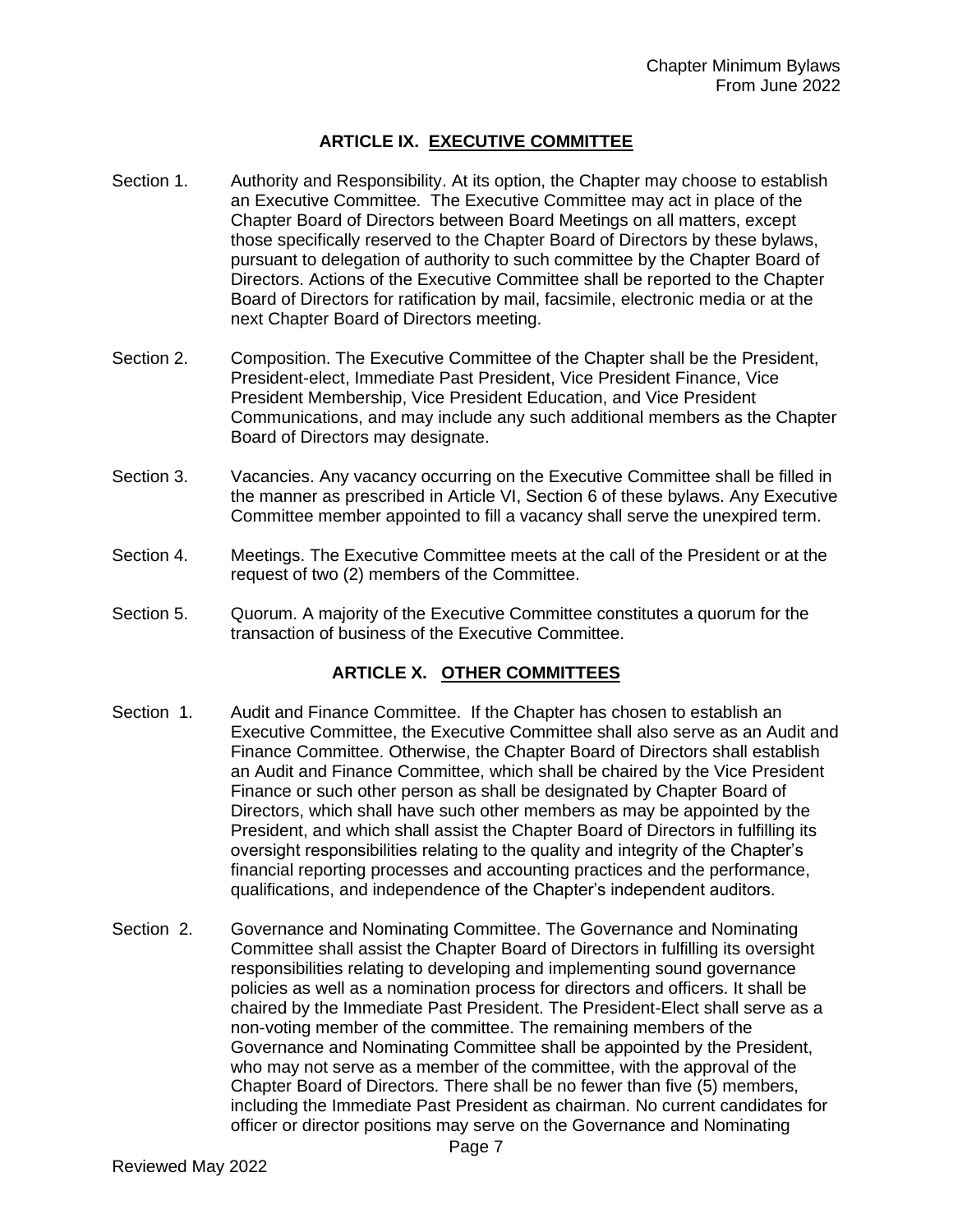Committee. The Nominating Committee shall be in place no later than October 31 with final slate submission to MPI by March 1.

Section 3. Special Committees. The President, in accordance with the policies approved by the Chapter Board of Directors, shall appoint such other committees, subcommittees, or task forces as are necessary and which are not in conflict with other provisions of these bylaws. The duties of such committees shall be prescribed by the Chapter Board of Directors.

## **ARTICLE XI. PAID STAFF ADMINISTRATORS**

Section 1. Paid staff administrators may be hired by the Chapter Board of Directors to serve and assist in Chapter activities. The terms and conditions of such engagement shall be as specified by the Chapter Board of Directors and shall be set forth by contract. Engaging and terminating the paid staff administrator shall require a two-thirds (2/3) vote of the Chapter Board of Directors and shall be in accordance with the applicable services contract. Paid staff administrators must adhere to the standards established by MPI.

## **ARTICLE XII. FINANCE**

- Section 1. Fiscal Year. The fiscal year of the Chapter shall be July 1 June 30.
- Section 2. Insurance. The Chapter shall strive to maintain General Liability, Directors & Officers Liability, Employment Practice Liability insurance.
- Section 3. Budget and Annual Financial Reports. With recommendation of the Audit and Finance Committee, the Chapter Board of Directors in advance of the next fiscal year shall adopt an annual operating budget covering all Chapter activities. The Vice President Finance shall furnish a financial report for the fiscal year just completed to the Chapter Board of Directors, MPI, and the Chapter membership within ninety (90) days following the end of each fiscal year.
- Section 4. Audit. The accounts of this Chapter shall be reviewed not less than annually by a Certified or Chartered Public Accountant or a committee of no fewer than two qualified individuals who do not have any financial authority within the Chapter and who shall be recommended by the Chapter Board of Directors within thirty (30) days following the completion of each fiscal year.
- Section 5. Loans. The Chapter shall not make any loans to any of its Directors or Officers.
- Section 6. Contracts. Approval of the Chapter Board of Directors is required to enter into any financial obligation, or a series of related financial obligations, on behalf of the Chapter in excess of the approved Annual Budget. All contracts must be signed by both the Chapter President and VP of Finance.

# **ARTICLE XIII. MISCELLANEOUS**

Section 1. Operation and Use of Funds. The Chapter shall be organized and operated within the meaning of Section 501 (c) (3) of the US Internal Revenue Code of 1986 as amended (or the corresponding provision of the applicable tax-exempt law), and in accordance with the laws of any jurisdiction in which the Chapter is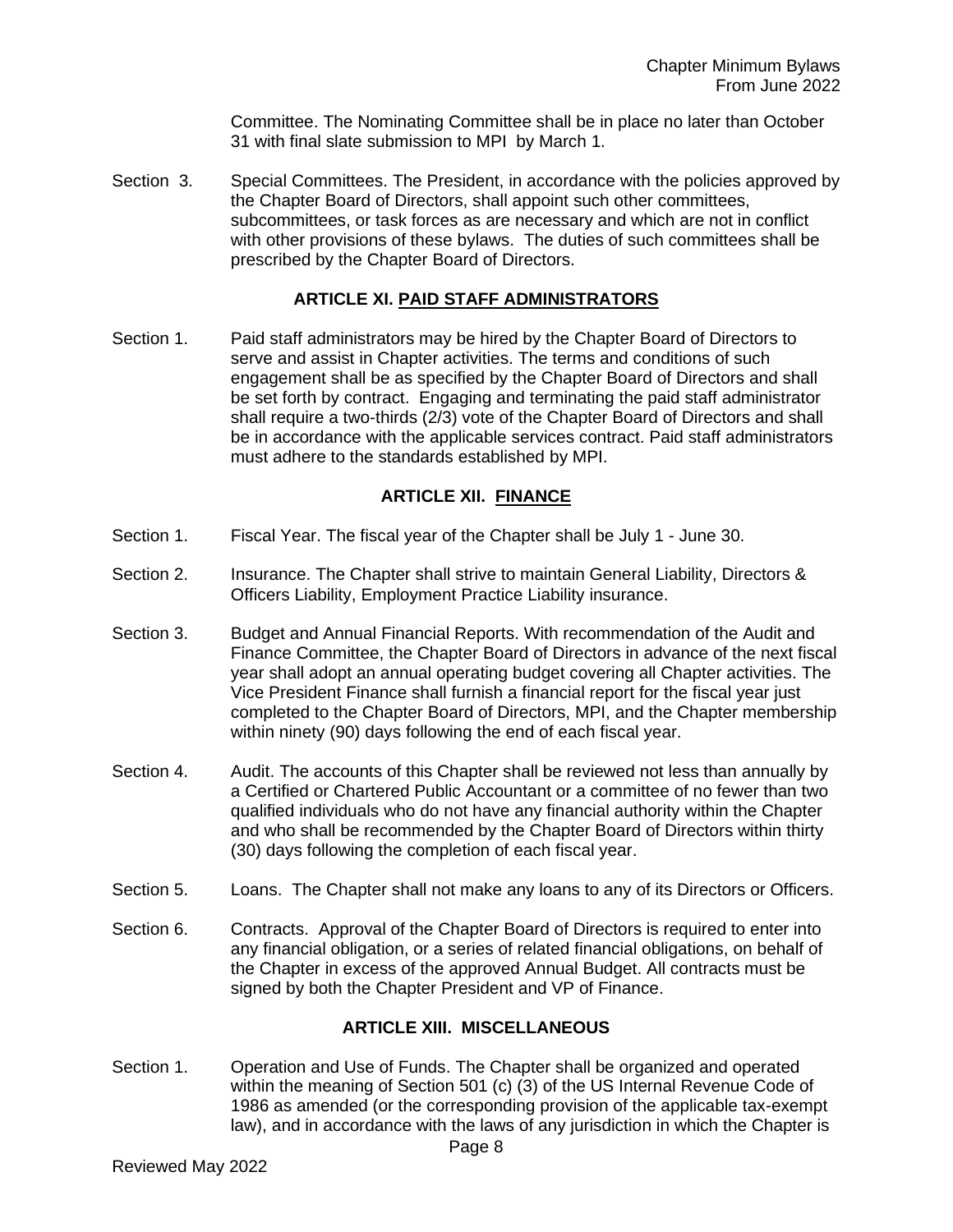organized. No part of the net earnings of the Chapter shall inure to the benefit of, or be distributable to, any director, officer, member, or other private person, except that the Chapter shall be authorized and empowered to pay reasonable compensation for services rendered and to make payments and distributions in furtherance of its tax-exempt purpose.

- Section 2. Dissolution. Funds shall be used only to accomplish the objectives and purposes specified by the Chapter and no part of such funds shall inure or be distributed to Chapter members. On dissolution of the Chapter or a determination by MPI that the Chapter is no longer eligible to be an MPI chapter, any funds (after paying or making provision for the payment of all the liabilities of the Chapter) and all records/files are to be returned to MPI and the Chapter shall no longer indicate or imply any affiliation with MPI.
- Section 3. Political Activities. The Chapter shall not contribute any of its earnings or property or provide any endorsement or service for any political candidate, committee, party, or organization. The Chapter shall not carry on propaganda or otherwise attempt to influence legislation, and the Chapter shall not participate in, or intervene in (including the publishing or distribution of statements) any political campaign on behalf of or in opposition to any candidate for public office.
- Section 4. MPI Bylaws. Where there is a conflicting provision in these bylaws with the provisions of the MPI bylaws, or where there is a provision in the MPI bylaws that applies to a situation where these bylaws are silent, then the MPI bylaws shall control.
- Section 5. Indemnification. To the fullest extent allowed by the laws governing the Chapter, the Chapter shall indemnify any person who was or is a party, or is threatened to be made a party to any threatened, pending or completed action, suit or proceeding, whether civil, criminal, administrative or investigative (other than an action by or in the right of the Chapter) by reason of the fact that he or she is or was a director, officer, employee or agent of the Chapter, or who is or was serving at the request of the Chapter as a director, officer, employee or agent of another corporation, partnership, joint venture, trust of other enterprise, against expenses (including attorneys' fees), judgments, fines and amounts paid in settlement actually and reasonably incurred by such person in connection with such action, suit or proceeding, if such person acted in good faith and in a manner he or she reasonably believed to be in, or not opposed to, the best interests of the Chapter and, with respect to any criminal action or proceeding, had no reasonable cause to believe his or her conduct was unlawful. The termination of any action, suit or proceeding by judgment, order, settlement, conviction, or upon a plea of nolo contendere or its equivalent, shall not, of itself, create a presumption that the person did not act in good faith and in a manner which he or she reasonably believed to be in or not opposed to the best interests of the Chapter or, with respect to any criminal action or proceeding, that the person had reasonable cause to believe that his or her conduct was unlawful.
- Section 6. Conflicts of Interest. Directors and Officers of the Chapter shall be subject to the Conflicts of Interest policy set forth in the MPI policy manual, and references